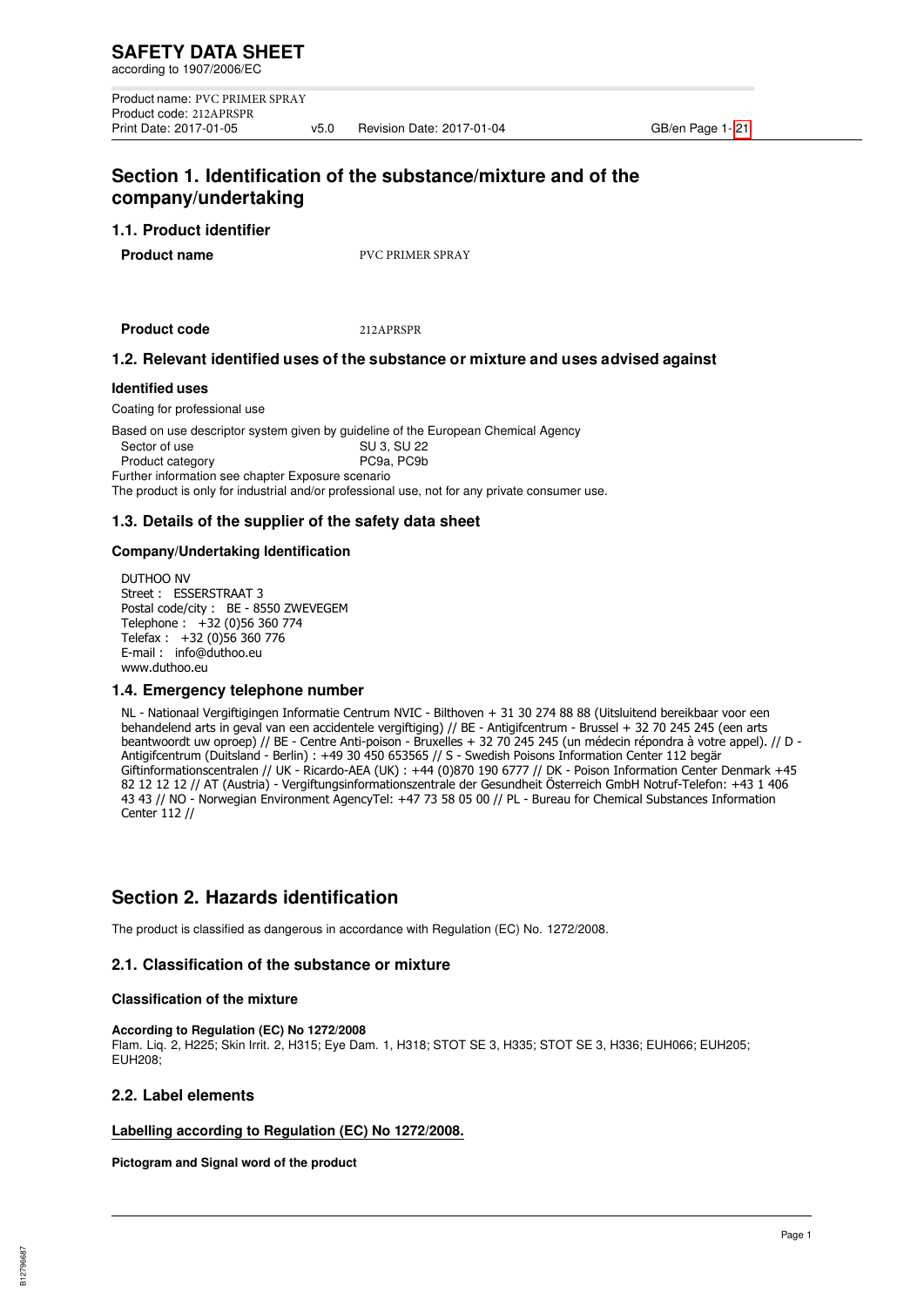

Product name: PVC PRIMER SPRAY Product code: 212APRSPR<br>Print Date: 2017-01-05

v5.0 Revision Date: 2017-01-04 GB/en Page 2- 21



Signal word: Danger

#### **Hazardous components which must be listed on the label**

| Contains | xylene                                       |
|----------|----------------------------------------------|
|          | n-butyl acetate                              |
|          | ethyl acetate                                |
|          | (3-(2,3-Epoxypropoxy)propyl)trimethoxysilane |

#### **Hazard statements**

| H <sub>225</sub> | Highly flammable liquid and vapour.                                                  |
|------------------|--------------------------------------------------------------------------------------|
| H315             | Causes skin irritation.                                                              |
| H318             | Causes serious eye damage.                                                           |
| H335             | May cause respiratory irritation.                                                    |
| H336             | May cause drowsiness or dizziness.                                                   |
| EUH066           | Repeated exposure may cause skin dryness or cracking.                                |
| <b>EUH205</b>    | Contains epoxy constituents. May produce an allergic reaction.                       |
| <b>EUH208</b>    | Contains: phthalic anhydride; methyl methacrylate; May produce an allergic reaction. |

#### **Precautionary statements**

| P210                 | Keep away from heat/sparks/open flames/hot surfaces. No smoking.                                        |
|----------------------|---------------------------------------------------------------------------------------------------------|
| P <sub>261</sub>     | Avoid breathing dust/vapours/spray.                                                                     |
| P280                 | Wear protective gloves/protective clothing/eye protection/face protection.                              |
| $P305 + P351 + P338$ | IF IN EYES: Rinse cautiously with water for several minutes. Remove contact lenses, if present and easy |
|                      | to do. Continue rinsing.                                                                                |
| P310                 | Immediately call a POISON CENTER/doctor.                                                                |
| P403 + P233          | Store in a well-ventilated place. Keep container tightly closed.                                        |

## **2.3. Other hazards**

This mixture contains no substance considered to be persistent, bioaccumulating and toxic (PBT). This mixture contains no substance considered to be very persistent and very bioaccumulating (vPvB).

Restricted to professional users.

# **Section 3. Composition/information on ingredients**

#### **3.1. Substances**

This product is a mixture. Health hazard information is based on its components.

## **3.2. Mixtures**

#### **Chemical characterization**

Mixture of synthetic resins and solvents

## **Hazardous components**

**Substances presenting a health or environmental hazard within the meaning of Regulation (EC) No 1272/2008**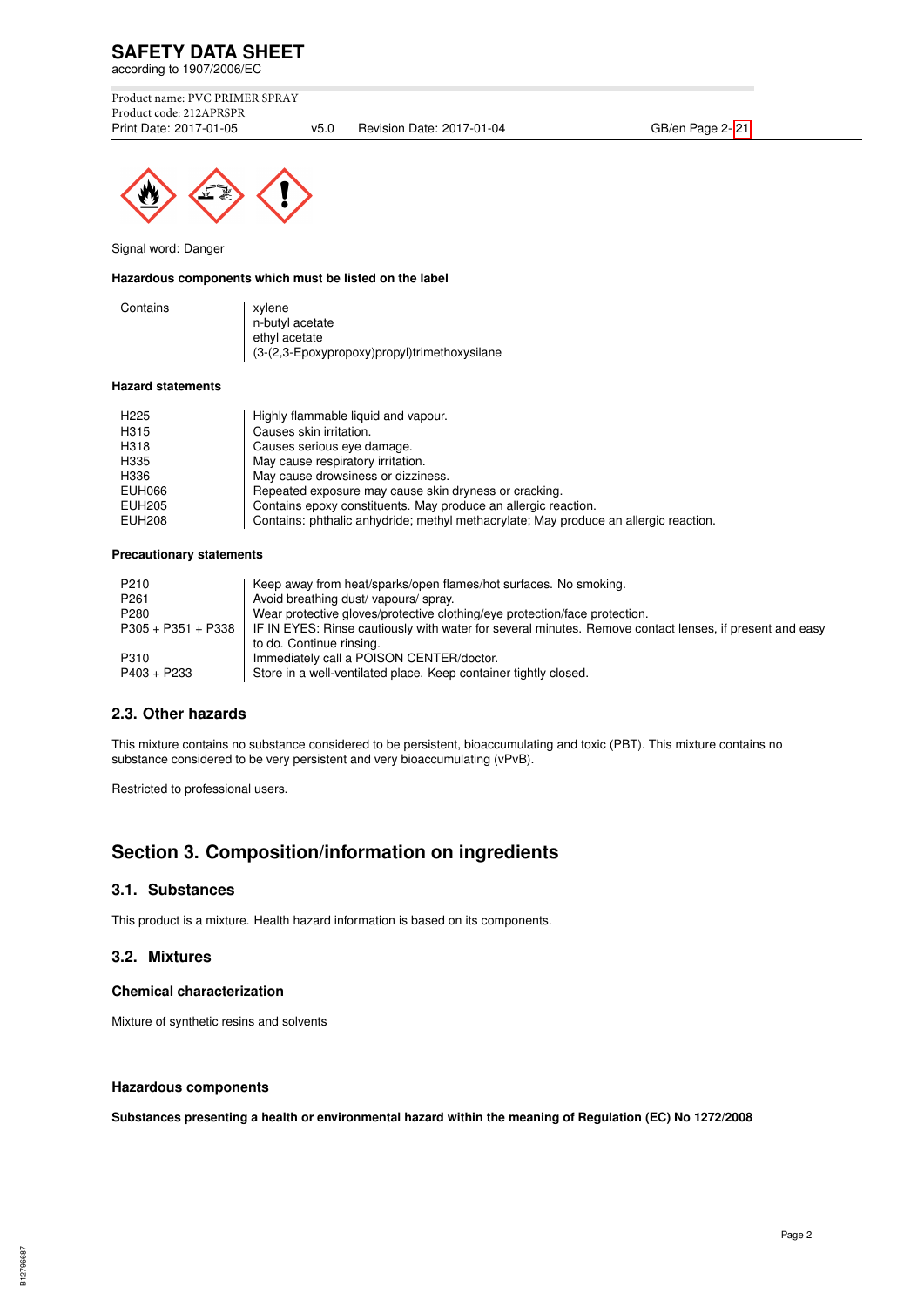according to 1907/2006/EC

|                   | Product name: PVC PRIMER SPRAY<br>Product code: 212APRSPR<br>Print Date: 2017-01-05 | v5.0<br>Revision Date: 2017-01-04                                                                                                                                                         | GB/en Page 3-21 |      |
|-------------------|-------------------------------------------------------------------------------------|-------------------------------------------------------------------------------------------------------------------------------------------------------------------------------------------|-----------------|------|
| <b>CAS</b><br>EC. | 1330-20-7<br>215-535-7<br>Classification                                            | xylene<br><b>REACh</b><br>01-2119488216-32<br>Flam. Liq. 3, H226; Asp. Tox. 1, H304; Acute Tox. 4, H312; Skin Irrit. 2, H315;<br>Eye Irrit. 2, H319; Acute Tox. 4, H332; STOT SE 3, H335; | $20 - <$        | 25 % |
| CAS<br>EC.        | 123-86-4<br>204-658-1<br>Classification                                             | n-butyl acetate<br><b>REACh</b><br>01-2119485493-29<br>Flam. Lig. 3, H226; STOT SE 3, H336; EUH066;                                                                                       | $12.5 - c$      | 15%  |
| CAS<br>EC.        | 141-78-6<br>205-500-4<br>Classification                                             | ethyl acetate<br><b>REACh</b><br>01-2119475103-46<br>Flam. Lig. 2, H225; Eye Irrit. 2, H319; STOT SE 3, H336; EUH066;                                                                     | $7 - <$         | 10%  |
| CAS<br>ЕC         | 100-41-4<br>202-849-4<br>Classification                                             | ethylbenzene<br><b>REACh</b><br>01-2119489370-35<br>Flam. Liq. 2, H225; Asp. Tox. 1, H304; Acute Tox. 4, H332; STOT RE 2, H373;<br>Aquatic Chronic 3, H412;                               | $5 - <$         | 7%   |
| CAS<br>EC.        | 2530-83-8<br>219-784-2<br>Classification                                            | (3-(2,3-Epoxypropoxy)propyl)trimethoxysilane<br><b>REACh</b><br>01-2119513212-58<br>Eye Dam. 1, H318;                                                                                     | $3 - <$         | 5 %  |
| EC.               | CAS 85-44-9<br>201-607-5<br>Classification                                          | phthalic anhydride<br><b>REACh</b><br>01-2119457017-41<br>Acute Tox. 4, H302; Skin Irrit. 2, H315; Skin Sens. 1, H317; Eye Dam. 1,<br>H318; Resp. Sens. 1, H334; STOT SE 3, H335;         | $0.3 - <$       | 0.5% |
| CAS<br>EC.        | 80-62-6<br>201-297-1<br>Classification                                              | methyl methacrylate<br><b>REACh</b><br>01-2119452498-28<br>Flam. Lig. 2, H225; Skin Irrit. 2, H315; Skin Sens. 1, H317; STOT SE 3, H335;<br>Note D;                                       | $0.1 - <$       | 0.2% |
| CAS<br>EC.        | 108-88-3<br>203-625-9<br>Classification                                             | toluene<br><b>REACh</b><br>01-2119471310-51<br>Flam. Lig. 2, H225; Asp. Tox. 1, H304; Skin Irrit. 2, H315; STOT SE 3, H336;<br>Repr. 2, H361d; STOT RE 2, H373;                           | $0.1 - c$       | 0.2% |

Up to the given revision date of this safety data sheet only the above mentioned REACh registration numbers are assigned to the chemical substances used in this mixture.

#### **Additional advice**

See full text of H-phrases in chapter 16.

# **Section 4. First aid measures**

## **4.1. Description of first aid measures**

## **General advice**

When symptoms persist or in all cases of doubt seek medical advice. Never give anything by mouth to an unconscious person.

#### **Inhalation**

Avoid inhalation of vapour or mist. Move to fresh air in case of accidental inhalation of vapours. If breathing is irregular or stopped, administer artificial respiration. If unconscious place in recovery position and seek medical advice. If symptoms persist, call a physician.

#### **Skin contact**

Do NOT use solvents or thinners. Take off all contaminated clothing immediately. Wash skin thoroughly with soap and water or use recognized skin cleanser. If skin irritation persists, call a physician.

#### **Eye contact**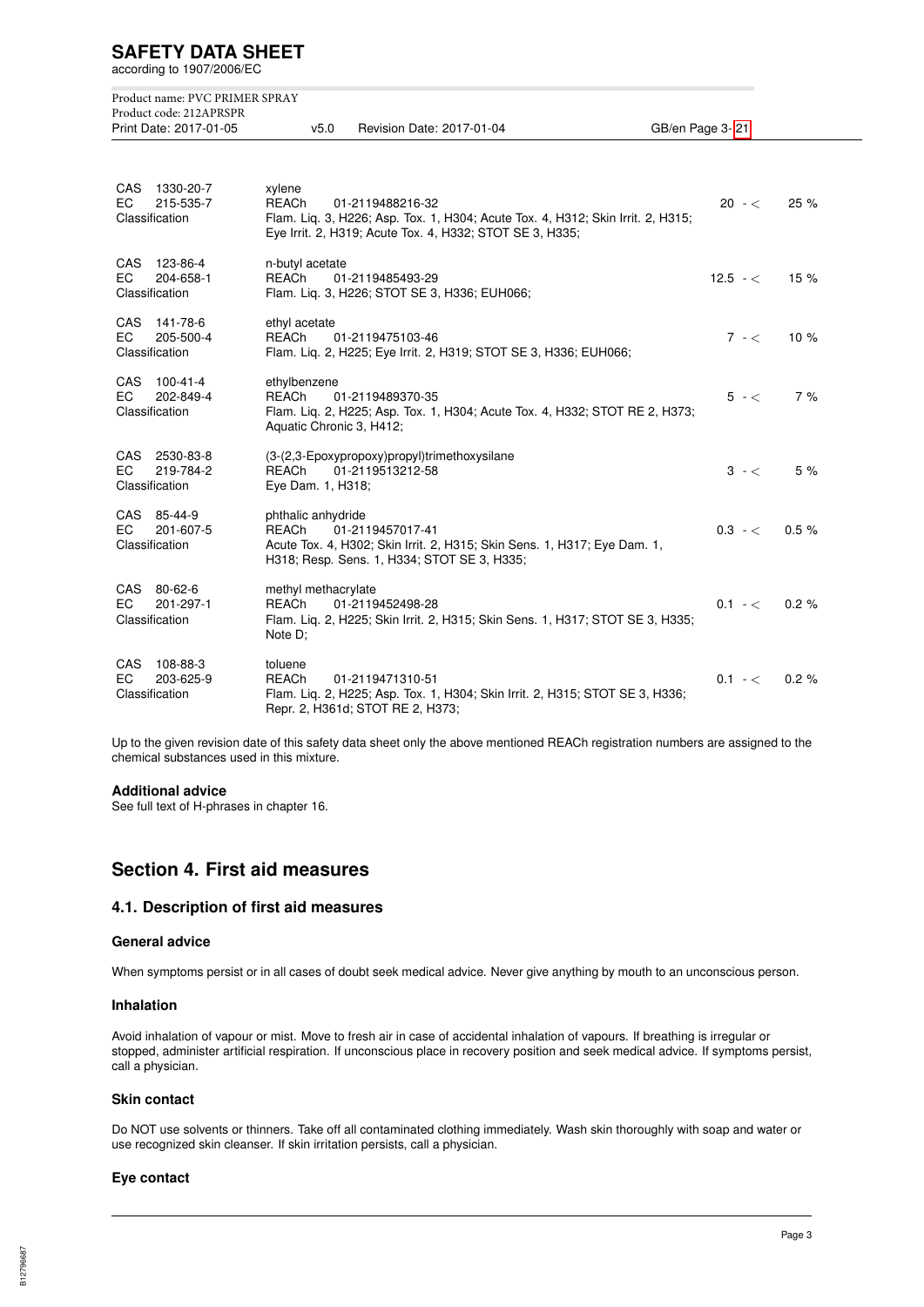Product name: PVC PRIMER SPRAY Product code: 212APRSPR Print Date: 2017-01-05 v5.0 Revision Date: 2017-01-04 GB/en Page 4- 21

Remove contact lenses. Irrigate copiously with clean, fresh water for at least 15 minutes, holding the eyelids apart. Seek medical advice.

#### **Ingestion**

If swallowed, seek medical advice immediately and show this safety data sheet (SDS) or product label. Do NOT induce vomiting. Keep at rest.

#### **4.2. Most important symptoms and effects, both acute and delayed**

Please see practical experience in section 11.

## **4.3. Indication of any immediate medical attention and special treatment needed**

If unconscious place in recovery position and seek medical advice.

# **Section 5. Firefighting measures**

#### **5.1. Extinguishing media**

#### **Suitable extinguishing media**

Universal aqueous film-forming foam, Carbon dioxide (CO2), Dry chemical, Water spray.

#### **Extinguishing media which shall not be used for safety reasons**

High volume water jet

#### **5.2. Special hazards arising from the substance or mixture**

#### **Hazardous combustion products**

Fire will produce dense black smoke containing hazardous combustion products. Exposure to decomposition products may be a hazard to health.

#### **Hazardous decomposition products**

When exposed to high temperatures may produce hazardous decomposition products such as carbon monoxide and dioxide, smoke, oxides of nitrogen.

## **5.3. Advice for firefighters**

#### **Fire and Explosion Hazards**

Flammable liquid. Vapours may form explosive mixtures with air. Remove all sources of ignition. Solvent vapours are heavier than air and may spread along floors.

#### **Special Protective Equipment and Fire Fighting Procedures**

Wear as appropriate: Full protective flameproof clothing. Wear self-contained breathing apparatus for firefighting if necessary. In the event of fire, cool tanks with water spray. Do not allow run-off from fire fighting to enter drains or water courses.

# **Section 6. Accidental release measures**

#### **6.1. Personal precautions, protective equipment and emergency procedures**

Keep in a well-ventilated place. Keep away from sources of ignition. Do not inhale vapours.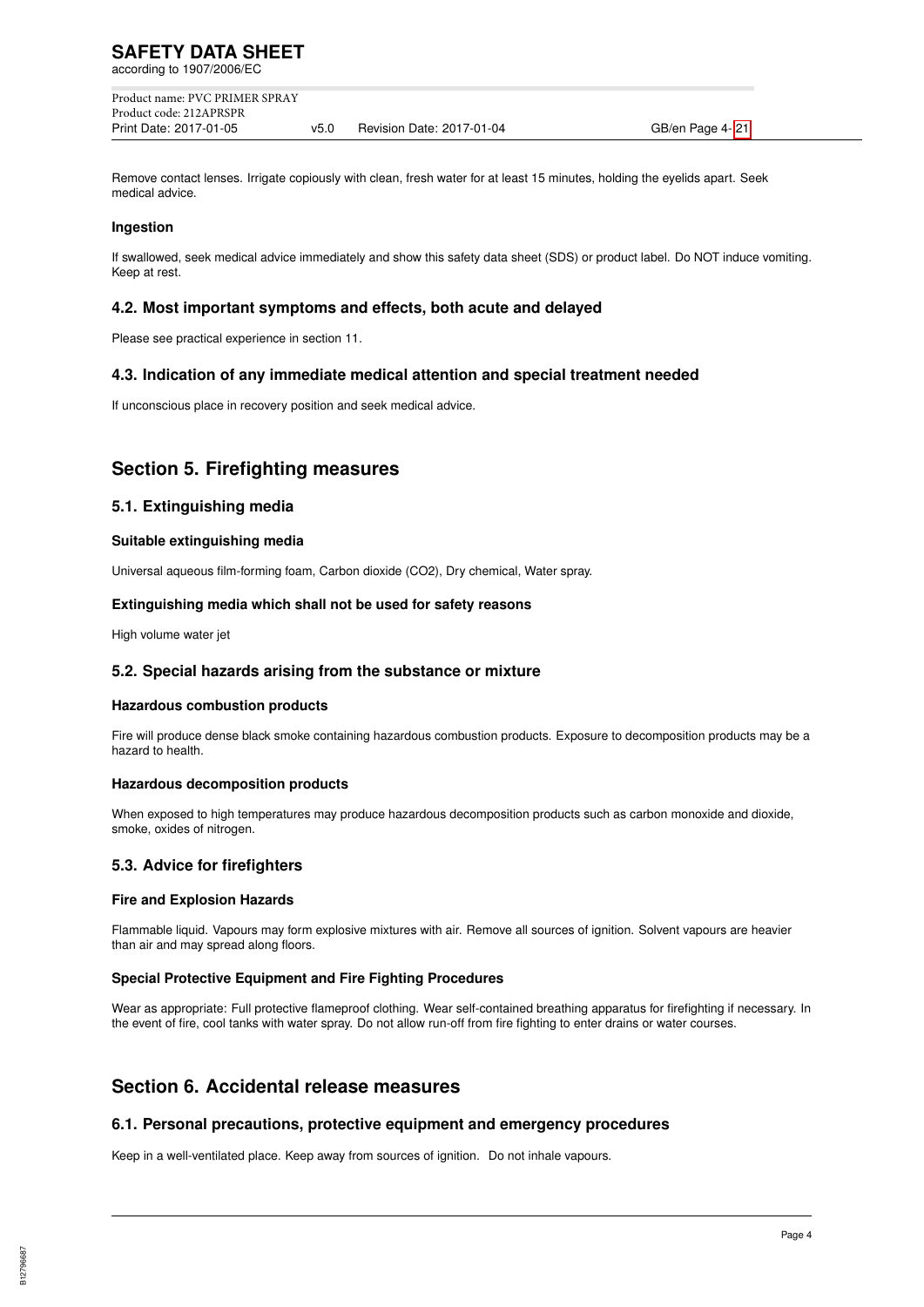Product name: PVC PRIMER SPRAY Product code: 212APRSPR<br>Print Date: 2017-01-05 v5.0 Revision Date: 2017-01-04 GB/en Page 5- 21

## **6.2. Environmental precautions**

Do not let product enter drains. Notify the respective authorities in accordance with local law in the case of contamination of rivers, lakes or waste water systems. Please avoid any emission of volatile organic compounds as possible.

## **6.3. Methods and materials for containment and cleaning up**

Contain and collect spillage with non-combustible absorbent materials, e.g. sand, earth, vermiculite, diatomaceous earth and place in container for disposal according to local regulations. Clean preferably with a detergent; avoid use of solvents.

## **6.4. Reference to other sections**

Comply with safety directives (see chapters 7 and 8).

# **Section 7. Handling and storage**

Persons with a history of skin sensitisation problems or asthma, allergies, chronic or recurrent respiratory disease should not be employed in any process in which this mixture is being used.

## **7.1. Precautions for safe handling**

#### **Safe handling advice**

Prevent the creation of flammable or explosive concentrations of vapour in air and avoid vapour concentration higher than the occupational exposure limits. The product should only be used in areas from which all naked lights and other sources of ignition have been excluded. Preparation may charge electrostatically: always use grounded leads when transferring from one container to another.

Operators should wear antistatic footwear and clothing. No sparking tools should be used. Avoid skin and eye contact. Do not breathe vapours or spray mist. Smoking, eating and drinking should be prohibited in the application area.

For personal protection see section 8. Comply with the health and safety at work laws. If material is a coating, do not sand, flame cut, braze or weld dry coating without an appropriate respirator or appropriate ventilation, and gloves.

#### **Advice on protection against fire and explosion**

Solvent vapours are heavier than air and may spread along floors. Vapours may form explosive mixtures with air. Never use pressure to empty container: container is not a pressure vessel. Always keep in containers of same material as the original one. The accumulation of contaminated rags may result in spontaneous combustion. Good housekeeping standards and regular safe removal of waste materials will minimize the risks of spontaneous combustion and other fire hazards.

## **7.2. Conditions for safe storage, including any incompatibilities**

#### **Requirements for storage areas and containers**

Observe label precautions. Refer to Technical Data Sheet (TDS) for further information about storage temperature. Store in a dry, well ventilated place away from sources of heat, ignition and direct sunlight. No smoking. Prevent unauthorized access. Containers which are opened must be carefully resealed and kept upright to prevent leakage. The storage and use of this product is subject to the requirements of the Dangerous Substances and Explosive Atmospheres Regulations (DSEAR). Up to 50 litres of such highly flammable liquids may be stored in a work area provided they are kept in a fire-proof cupboard or bin. Larger quantities must be kept in a separate storeroom conforming to the structural requirements of the regulations. Further guidance is contained in the HSE ACOP L135, "Storage of Dangerous Substances."

#### **Advice on common storage**

Store separately from oxidizing agents and strongly alkaline and strongly acidic materials. Do not store together with explosives, gases, oxidizing solids, products which form flammable gases in contact with water, oxidizing products, infectious products and radioactive products.

## **7.3. Specific end use(s)**

Please see exposure scenarios as given in the annex.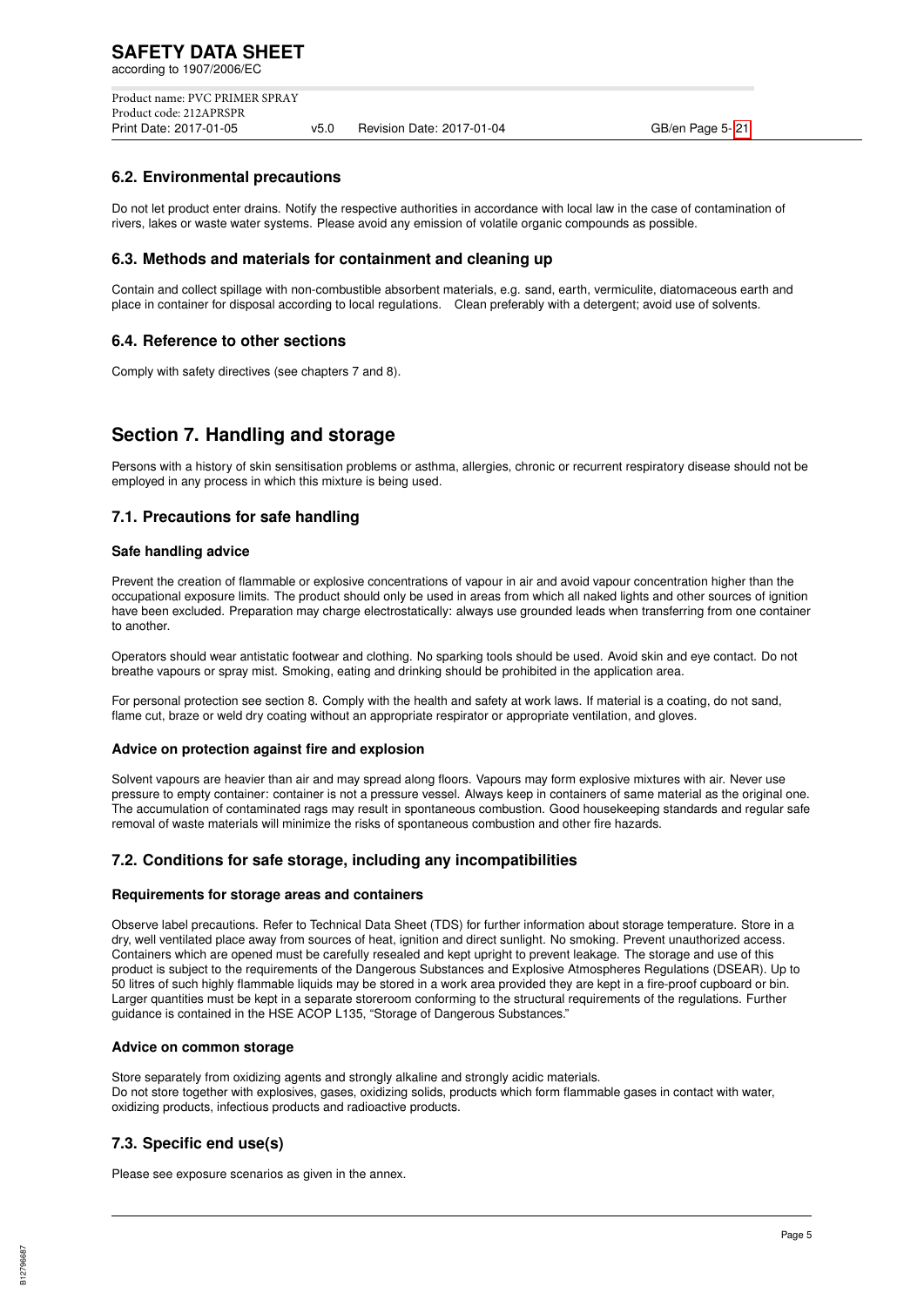# **Section 8. Exposure controls/personal protection**

# **8.1. Control parameters**

## **DNEL**

| CAS-No.        | Chemical name                        | End Use                                  | Exposure<br>routes                           | Fre-<br>quency of<br>exposure                    | Type                                                                   | Value                                                               |
|----------------|--------------------------------------|------------------------------------------|----------------------------------------------|--------------------------------------------------|------------------------------------------------------------------------|---------------------------------------------------------------------|
| 1330-20-7      | xylene                               | <b>Workers</b><br>Workers                | Dermal<br>Inhalative                         | Long term<br>Long term                           | Systemic effects<br>Systemic effects                                   | 3,182 mg/kg/day<br>50.17 ppm                                        |
| 123-86-4       | n-butyl acetate                      | Workers<br>Workers                       | Dermal<br>Inhalative                         | Long term                                        | Long term Systemic effects<br>Systemic effects                         | 11 mg/kg/day<br>100 ppm                                             |
| 141-78-6       | ethyl acetate                        | Workers<br>Workers                       | Dermal<br>Inhalative                         | Long term                                        | Long term Systemic effects<br>Systemic effects                         | 63 mg/kg/day<br>$200$ ppm                                           |
| $100 - 41 - 4$ | ethylbenzene                         | Workers<br>Workers                       | Dermal<br>Inhalative                         | Long term                                        | Long term Systemic effects<br>Systemic effects                         | 180 mg/kg/day<br>17.73 ppm                                          |
| 2530-83-8      | $(3-(2,3-$                           | Workers                                  | Dermal                                       |                                                  | Long term Systemic effects                                             | 21 mg/kg/day                                                        |
|                | Epoxypropoxy)propyl)trimethoxysilane | Workers                                  | Inhalative                                   |                                                  | Long term Systemic effects                                             | 14.99 ppm                                                           |
| 27138-31-4     | Oxydipropyl dibenzoate               | Workers<br>Workers                       | Dermal<br>Inhalative                         | Long term<br>Long term                           | Systemic effects<br>Systemic effects                                   | 10 mg/kg/day<br>$0.6$ ppm                                           |
| $71 - 36 - 3$  | n-butanol                            | Workers                                  | Inhalative                                   | Long term                                        | Systemic effects                                                       | $100$ ppm                                                           |
| 85-44-9        | phthalic anhydride                   | Workers<br>Workers                       | Dermal<br>Inhalative                         | Long term<br>Long term                           | Systemic effects<br>Systemic effects                                   | 10 mg/kg/day<br>5.239 ppm                                           |
| $80 - 62 - 6$  | methyl methacrylate                  | Workers<br>Workers<br>Workers<br>Workers | Dermal<br>Dermal<br>Inhalative<br>Inhalative | Long term<br>Long term<br>Long term<br>Long term | Systemic effects<br>Local effects<br>Systemic effects<br>Local effects | 13.67 mg/kg<br>$1.5 \,\mathrm{mg/kg}$<br>50.5 ppm<br>$210$ mg/m $3$ |

#### **PNEC**

| CAS-No.       | Chemical name       | Compartment                   | Type                                 | Value                                          |
|---------------|---------------------|-------------------------------|--------------------------------------|------------------------------------------------|
| 141-78-6      | ethyl acetate       | Aquatic                       | Fresh water                          | $0.26$ mg/l                                    |
| 71-36-3       | n-butanol           | Aquatic<br>Aquatic<br>Aquatic | Sediment<br>Fresh water<br>Sea-water | $0.015$ mg/kg<br>$0.178$ mg/l<br>$0.0178$ mg/l |
| $80 - 62 - 6$ | methyl methacrylate | Aquatic<br>Aquatic<br>Aquatic | Sediment<br>Fresh water<br>Sea-water | 5.74 mg/kg<br>$0.94$ mg/l<br>$0.094$ mg/l      |

# **Community / national occupational exposure limits**

| CAS-No.   | Chemical name | Source Time      | Type          | Value           | Note |
|-----------|---------------|------------------|---------------|-----------------|------|
| 1330-20-7 | xylene        | $15 \text{ min}$ | IOELV15       | 442 mg/cm3 Skin |      |
|           |               | $15 \text{ min}$ | IOELV15       | $100$ ppm       | Skin |
|           |               | 8 hr             | <b>IOELV8</b> | 221 mg/cm3 Skin |      |
|           |               | 8 hr             | <b>IOELV8</b> | 50 ppm          | Skin |
|           |               |                  | <b>STEL</b>   | 441 mg/m3       |      |
|           |               |                  | <b>STEL</b>   | $100$ ppm       |      |
|           |               |                  | <b>TWA</b>    | $220$ mg/m $3$  |      |
|           |               |                  | <b>TWA</b>    | 50 ppm          |      |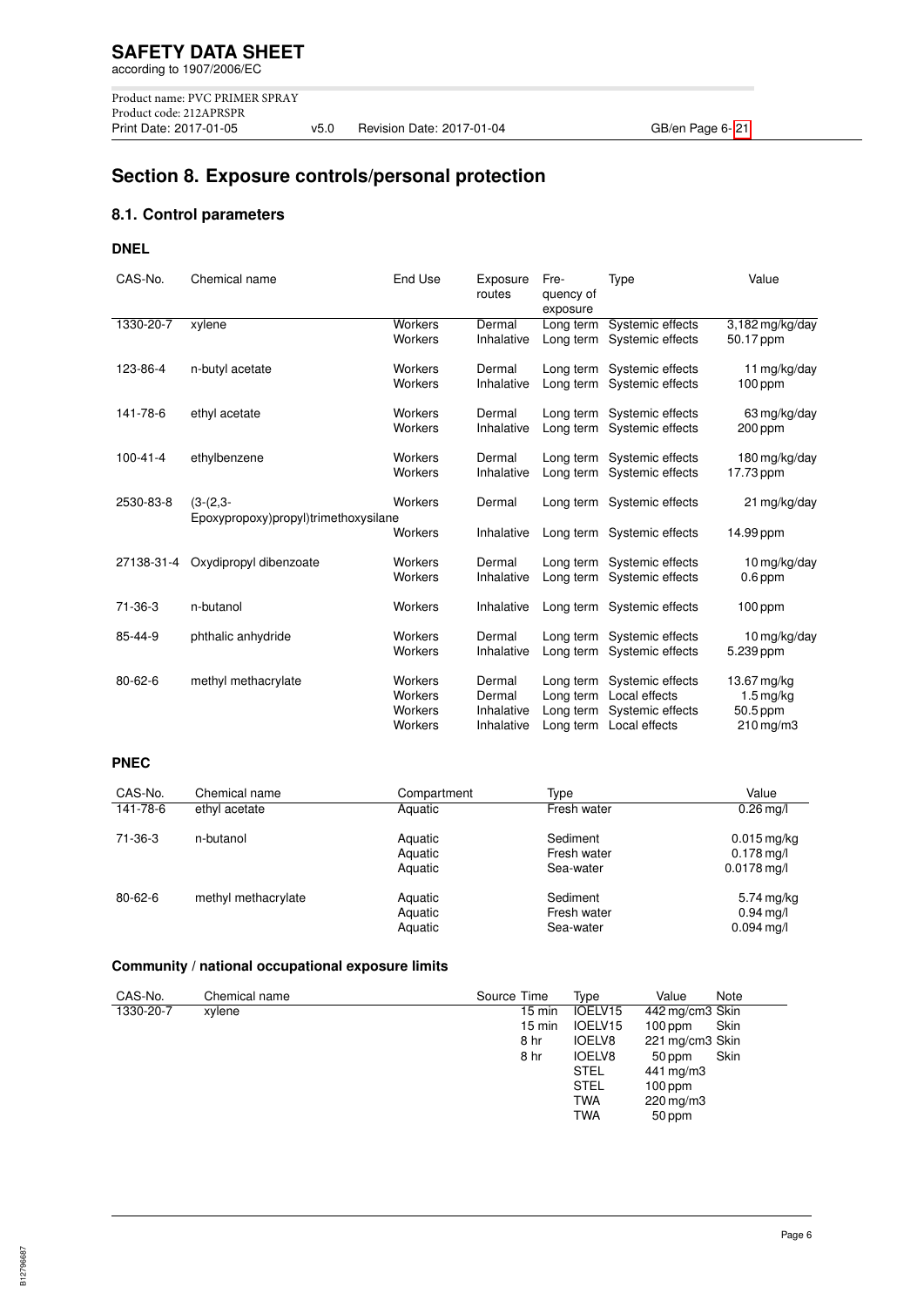according to 1907/2006/EC

Product name: PVC PRIMER SPRAY Product code: 212APRSPR

v5.0 Revision Date: 2017-01-04 GB/en Page 7- 21

| CAS-No.        | Chemical name       | Source Time                      | Type                                                                                                           | Value                                                                                                      | Note         |
|----------------|---------------------|----------------------------------|----------------------------------------------------------------------------------------------------------------|------------------------------------------------------------------------------------------------------------|--------------|
| 123-86-4       | n-butyl acetate     |                                  | <b>STEL</b><br><b>STEL</b><br><b>TWA</b><br><b>TWA</b>                                                         | 966 mg/m3<br>200 ppm<br>724 mg/m3<br>$150$ ppm                                                             |              |
| 141-78-6       | ethyl acetate       |                                  | <b>STEL</b><br><b>TWA</b>                                                                                      | 400 ppm<br>200 ppm                                                                                         |              |
| $100 - 41 - 4$ | ethylbenzene        | 15 min<br>15 min<br>8 hr<br>8 hr | IOELV15<br>IOELV15<br><b>IOELV8</b><br><b>IOELV8</b><br><b>STEL</b><br><b>STEL</b><br><b>TWA</b><br><b>TWA</b> | 884 mg/cm3 Skin<br>200 ppm<br>442 mg/cm3 Skin<br>$100$ ppm<br>552 mg/m3<br>125 ppm<br>441 mg/m3<br>100 ppm | Skin<br>Skin |
| 71-36-3        | n-butanol           |                                  | <b>STEL</b><br><b>STEL</b>                                                                                     | $154$ mg/m $3$<br>50 ppm                                                                                   |              |
| 85-44-9        | phthalic anhydride  |                                  | <b>STEL</b><br><b>TWA</b>                                                                                      | $12$ mg/m $3$<br>4 mg/m3                                                                                   |              |
| 80-62-6        | methyl methacrylate | 15 min<br>8 hr                   | IOELV15<br><b>IOELV8</b><br><b>STEL</b><br><b>STEL</b><br><b>TWA</b><br><b>TWA</b>                             | 100 ppm<br>50 ppm<br>416 mg/m3<br>100 ppm<br>208 mg/m3<br>50 ppm                                           |              |

#### **Glossary**

IOELV Indicative Occupational Exposure Limit Values

STEL Short term exposure limit

TWA Time weighted average

#### **8.2. Exposure controls**

#### **Additional technical information on the plant**

Provide adequate ventilation. This should be achieved by a good general extraction and -if practically feasible- by the use of a local exhaust ventilation. If these are not sufficient to maintain concentrations of particulates and solvent vapour below the OEL, suitable respiratory protection must be worn. Mask with gas filter, type A (EN 141)

#### **Protective equipment**

Personal protective equipment should be worn to prevent contact with eyes, skin or clothing.

#### **Respiratory protection**

In case of insufficient ventilation, wear suitable respiratory equipment.

#### **Hand protection**

The breakthrough time of gloves is unknown for the product itself. The glove material given is recommended on basis of the substances in the preparation.

| Chemical name   | Glove material        |           | Glove thickness Break through time |
|-----------------|-----------------------|-----------|------------------------------------|
| xylene          | Nitrile rubber        | $0.33$ mm | 30 MIN                             |
|                 | Viton $(R)$ $(B)$     | $0.7$ mm  | 480 MIN                            |
| n-butyl acetate | Viton $(R)$ $(B)$     | $0.7$ mm  | 10 MIN                             |
|                 | Nitrile rubber        | $0.33$ mm | 30 MIN                             |
| ethyl acetate   | Nitrile rubber        | $0.33$ mm | 10 MIN                             |
|                 | Viton (R) $\circledR$ | $0.7$ mm  | 480 MIN                            |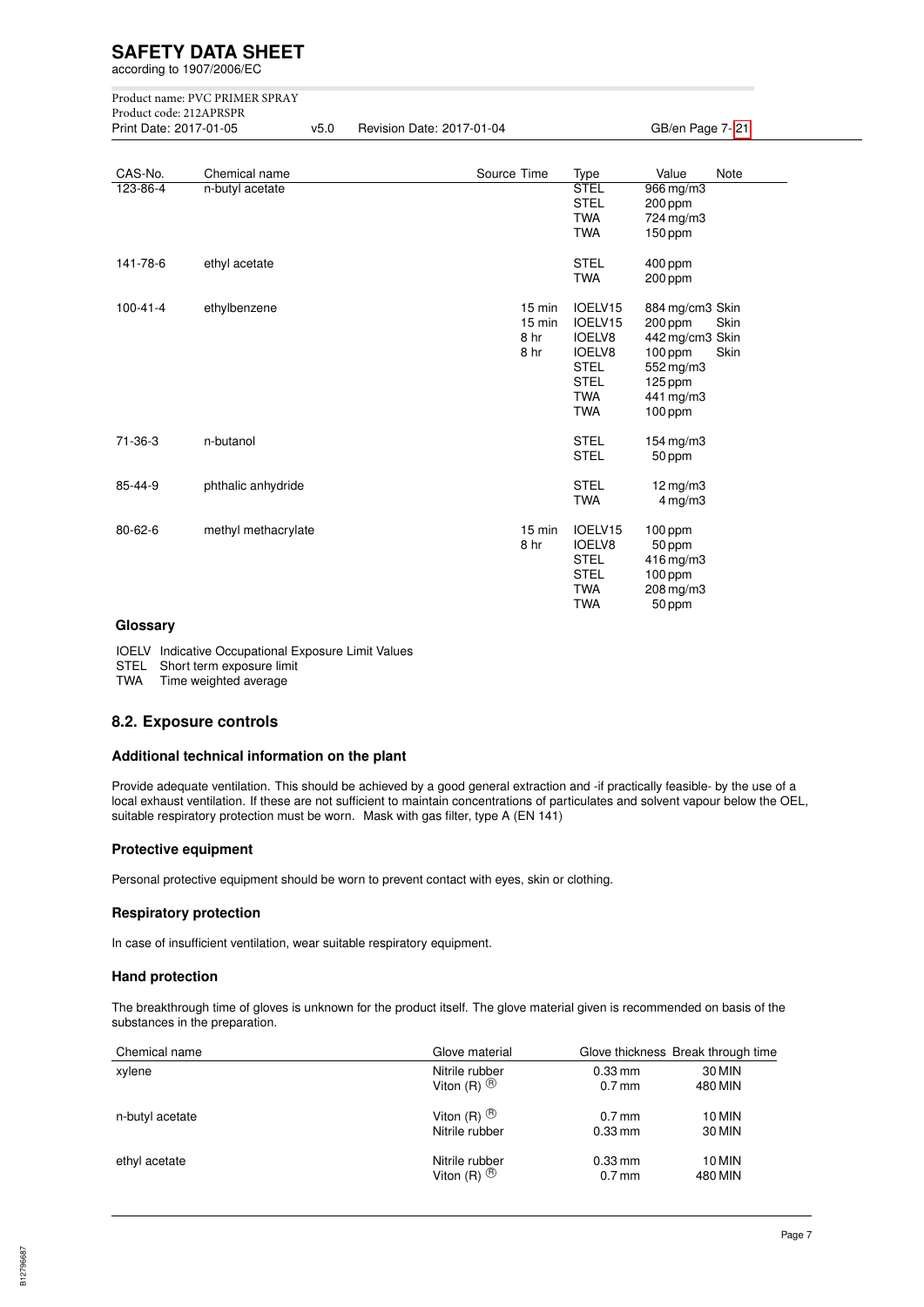according to 1907/2006/EC

| Print Date: 2017-01-05         | v5.0 | Revision Date: 2017-01-04 | GB/en Page 8-21 |
|--------------------------------|------|---------------------------|-----------------|
| Product code: 212APRSPR        |      |                           |                 |
| Product name: PVC PRIMER SPRAY |      |                           |                 |

| Chemical name | Glove material    |                      | Glove thickness Break through time |
|---------------|-------------------|----------------------|------------------------------------|
| n-butanol     | Viton $(R)$ $(B)$ | $0.7$ mm             | 480 MIN                            |
|               | Nitrile rubber    | $0.33 \,\mathrm{mm}$ | 480 MIN                            |

The protective glove should be checked in each case for their work specific suitability (e.g. mechanical stability, product compatibility, and anti-static properties). When the intended use is for spray application a nitrile glove of the chemical resistance group 3 (e.g. Dermatril ® glove) is to be used. After contamination, the glove has to be changed. If immersing the hands into the product is not avoidable (e.g. maintenance work) a butyl or fluorocarbon rubber glove should be used. When skin exposure may occur to materials specified in section 3 of this SDS, advice should be sought from the glove supplier as to appropriate type to use with this product and the permeation breakthrough times. Care should be taken when working with sharp edged articles as these can easily damage the gloves and make them ineffective. The instructions and information provided by the glove supplier on use, storage, maintenance and replacement must be followed. Damaged gloves or those showing signs of wear should be replaced immediately.

#### **Eye protection**

Use safety eyewear designed to protect against splash of products.

#### **Skin and body protection**

Wear suitable protective clothing. Personnel should wear antistatic clothings made of natural fiber or of high temperature resistant synthetic fiber.

#### **Hygiene measures**

Wash skin thoroughly with soap and water or use recognized skin cleanser. Do not use organic solvents!

#### **Environmental exposure controls**

Do not let product enter drains. For ecological information refer to section 12.

# **Section 9. Physical and chemical properties**

## **9.1. Information on basic physical and chemical properties**

#### **Appearance**

**Form:** liquid; **Colour:** clear; **Odour:** Odour is not perceptible.;

#### **Important health, safety and environmental information**

| Property                     | Value                                                                 | Method                             |
|------------------------------|-----------------------------------------------------------------------|------------------------------------|
| рH                           | pH cannot be measured due to less solubility in wa-                   |                                    |
|                              | ter.                                                                  |                                    |
| Melting point/freezing point | Not applicable.                                                       |                                    |
| Boiling point/boiling range  | $70^{\circ}$ C                                                        |                                    |
| Flash point                  | $16^{\circ}$ C                                                        | <b>EN ISO 3679</b>                 |
| Evaporation rate             | Slower than Ether                                                     |                                    |
| Flammability (solid, gas)    | not relevant as product is liquid                                     |                                    |
| Lower explosion limit        | 1 vol-% based on organic solvent content                              |                                    |
| Upper explosion limit        | 11.4 vol-% based on organic solvent content                           |                                    |
| Vapour pressure              | $11.5$ hPa                                                            |                                    |
| Vapour density               | No data available                                                     |                                    |
| Density                      | 1 $g/cm^3$                                                            | 20 °C - DIN 53217/ISO 2811         |
| Solubility(ies)              |                                                                       |                                    |
| Water solubility             | moderate                                                              |                                    |
| Solubility in other solvents | miscible with most organic solvents Listed in: Section                |                                    |
|                              | 3. Composition/information on ingredients                             |                                    |
| Partition coefficient:       | This product is a mixture. For ingredient details see                 |                                    |
| n-octanol/water              | section 12                                                            |                                    |
| Auto-ignition temperature    | $415^{\circ}$ C                                                       | DIN 51794 based on organic solvent |
|                              |                                                                       | content                            |
| Decomposition temperature    | This product is a mixture. For further information see<br>section 10. |                                    |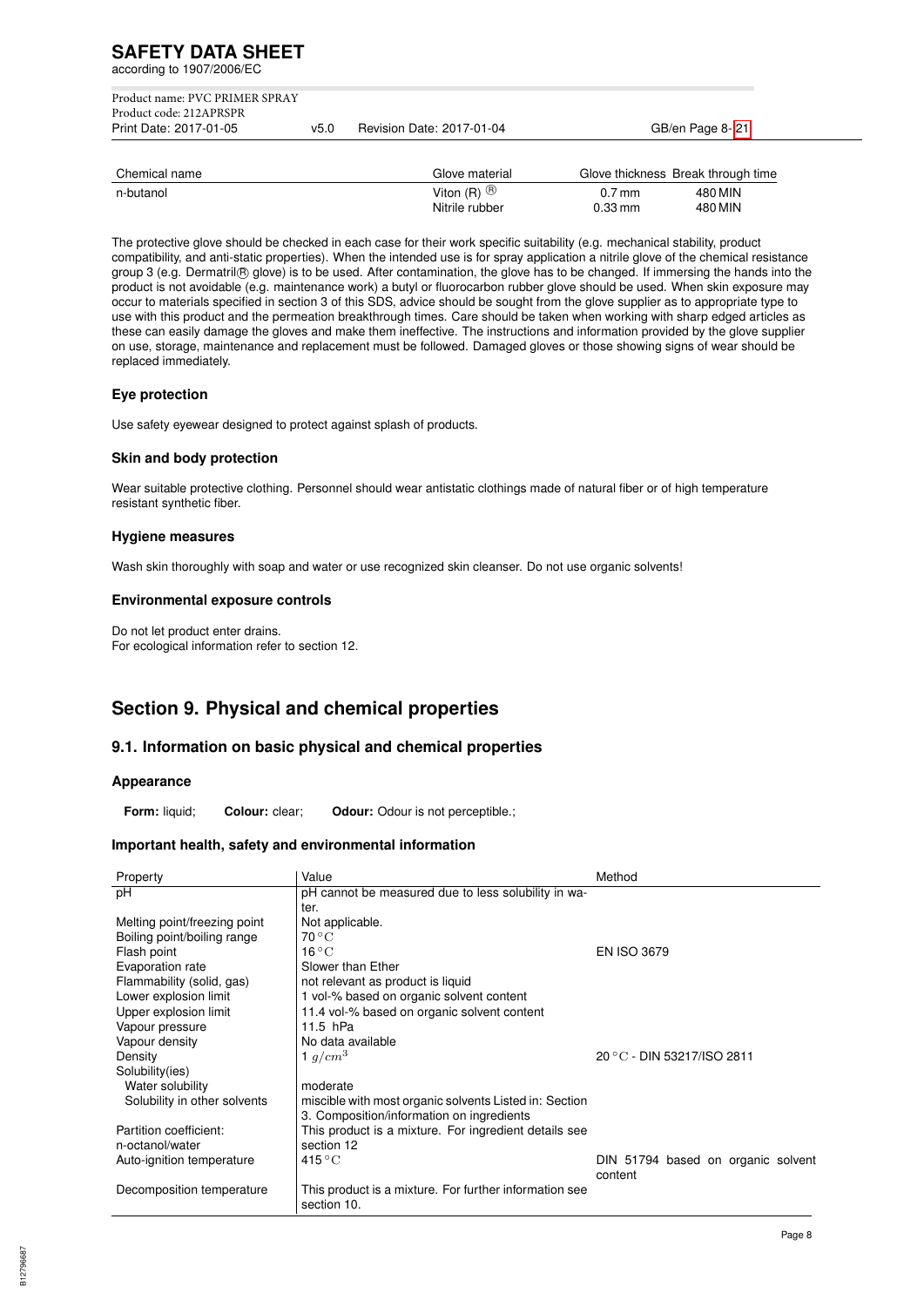according to 1907/2006/EC

Product name: PVC PRIMER SPRAY Product code: 212APRSPR

v5.0 Revision Date: 2017-01-04 GB/en Page 9- 21

Viscosity  $(23 °C)$   $|48 s$  ISO 2431 - 1993 6 mm<br>Explosive properties Not explosive Explosive properties Oxidizing properties | not oxidizing

# **9.2. Other information**

| Solvent separation test        | $<$ 3%        | ADR/RID                           |
|--------------------------------|---------------|-----------------------------------|
| Content of volatile components | 50.1%         | Basis Vapour pressure >= 0.01 kPa |
| (including water)              |               |                                   |
| organic solvent content        | $50.0 \%$     | Basis Vapour pressure >= 0.01 kPa |
| European VOC                   | 50.0%         | Basis Vapour pressure >= 0.1 hPa  |
| Conductivity                   | 2,000 $\mu$ S |                                   |
|                                |               |                                   |

# **Section 10. Stability and reactivity**

## **10.1. Reactivity**

Keep away from oxidizing agents, strongly alkaline and strongly acid materials in order to avoid exothermic reactions.

## **10.2. Chemical stability**

The product is chemically stable.

## **10.3. Possibility of hazardous reactions**

No dangerous reaction known under conditions of normal use.

## **10.4. Conditions to avoid**

Stable under recommended storage and handling conditions (see section 7).

## **10.5. Incompatible materials to avoid**

not required under normal use

## **10.6. Hazardous decomposition products**

None known.

# **Section 11. Toxicological information**

# **11.1. Information on toxicological effects**

#### **General observations**

There is no data available on the product. The preparation has been assessed following the conventional method of the Dangerous Preparations Directive 1272/2008/EC and classified for toxicological hazards accordingly. See sections 2 and 3 for details.

## **Practical experience**

Swallowing may cause nausea, diarrhoea, vomiting, gastro-intestinal irritation and chemical pneumonia. Exposure to component solvents vapours concentration in excess of the stated occupational exposure limit may result in adverse health effect such as mucous membrane and respiratory system irritation and adverse effect on kidney, liver and central nervous system. Symptoms and signs include headache, dizziness, fatigue, muscular weakness, drowsiness and in extreme cases, loss of consciousness. Solvents may cause some of the above effects by absorption through the skin. Repeated or prolonged contact with the preparation may cause removal of natural fat from the skin resulting in non-allergic contact dermatitis and absorption through the skin. Based on the properties of the epoxy constituent(s) and considering toxicological data on similar preparations, this preparation may be a skin sensitiser and an irritant. Low molecular epoxy constituents are irritating to eyes, mucous membranes and skin. Repeated skin contact may lead to irritation and to sensitization, possibly with cross-sensitization to other epoxies. Skin contact with the preparation and exposure to spray mist and vapour should be avoided.

B12796687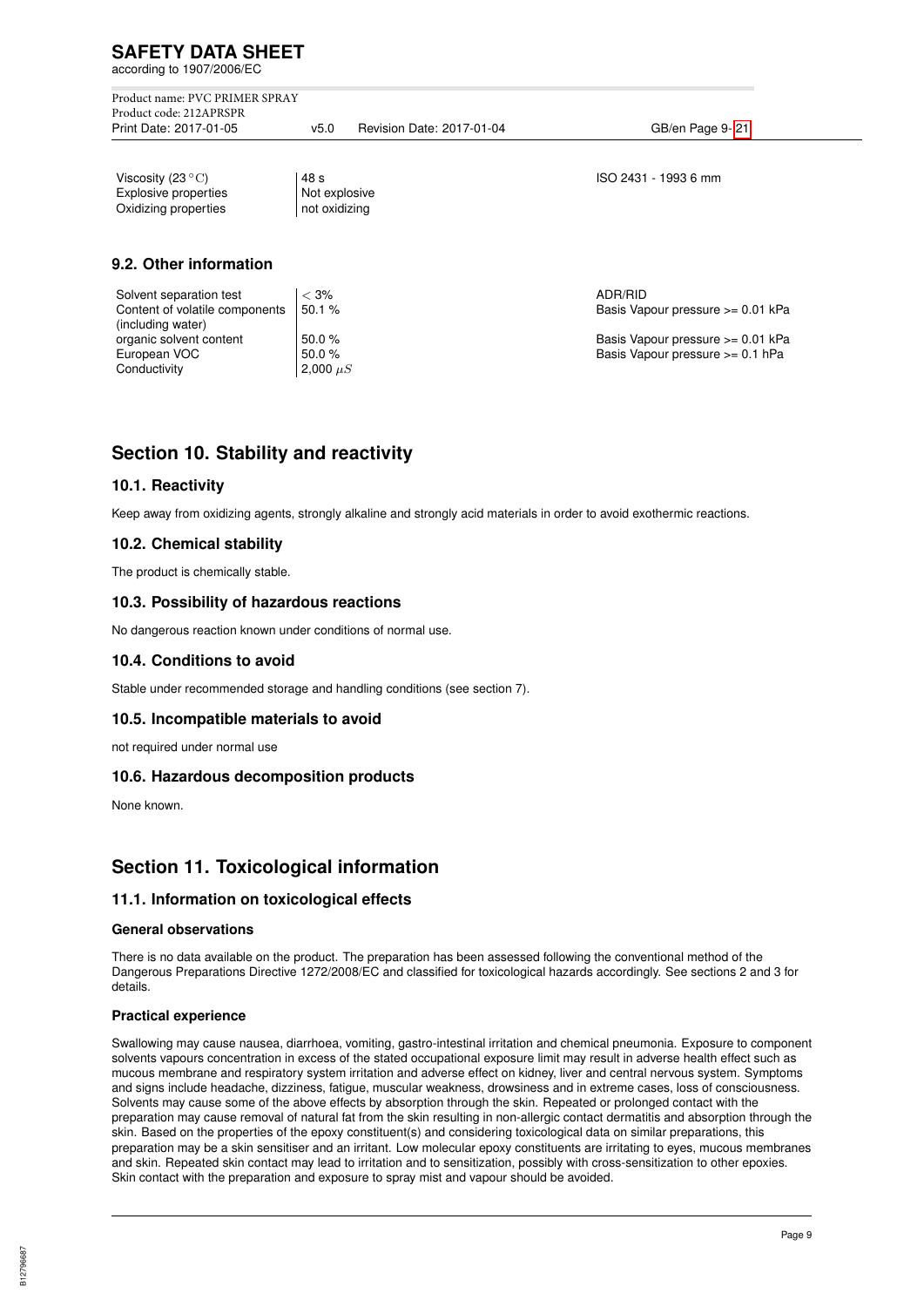**SAFETY DATA SHEET** according to 1907/2006/EC Product name: PVC PRIMER SPRAY Product code: 212APRSPR v5.0 Revision Date: 2017-01-04 GB/en Page 10-21 **Acute toxicity**

#### **Acute inhalation toxicity**

|                              | EINECS-No. Chemical name        | Species    | Type                | Expo-<br>sure<br>time | Value                      | Method |
|------------------------------|---------------------------------|------------|---------------------|-----------------------|----------------------------|--------|
| 215-535-7<br>202-849-4       | xylene<br>ethylbenzene          | Rat<br>Rat | LC50<br><b>LC50</b> | 4 h<br>4 h            | 5,000 ppm<br>4,000 ppm     |        |
| <b>Acute dermal toxicity</b> |                                 |            |                     |                       |                            |        |
| EINECS-No.                   | Chemical name                   | Species    | Type                | Expo-<br>sure<br>time | Value                      | Method |
| 215-535-7                    | xylene                          | Rabbit     | LD50                |                       | $> 1,700$ mg/kg            |        |
| <b>Acute oral toxicity</b>   |                                 |            |                     |                       |                            |        |
|                              | EINECS-No. Chemical name        | Species    | Type                | Expo-<br>sure<br>time | Value                      | Method |
| $200 - 751 - 6$<br>201-607-5 | n-butanol<br>phthalic anhydride | Rat<br>Rat | LD50<br>LD50        |                       | $790$ mg/kg<br>1,530 mg/kg |        |

#### **irritant effects**

The liquid splashed in the eyes may cause irritation and reversible damage. Inhalation of mist causes irritation of respiratory system. May cause skin irritation in susceptible persons.

#### **Sensitisation**

Contains: phthalic anhydride; methyl methacrylate. May produce an allergic reaction.

# **Section 12. Ecological information**

There are no data available on the product itself. The product should not be allowed to enter drains or watercourses.

The data in this section is consistent with data from chemical safety reports available at the date of revision.

#### **12.1. Toxicity**

No information available.

#### **12.2. Persistence and degradability**

No information available.

#### **12.3. Bioaccumulative potential**

No information available.

#### **12.4. Mobility in soil**

No information available.

#### **12.5. Results of PBT and vPvB assessment**

Based on available data no ingredient is classified for this hazard property (please see section 3).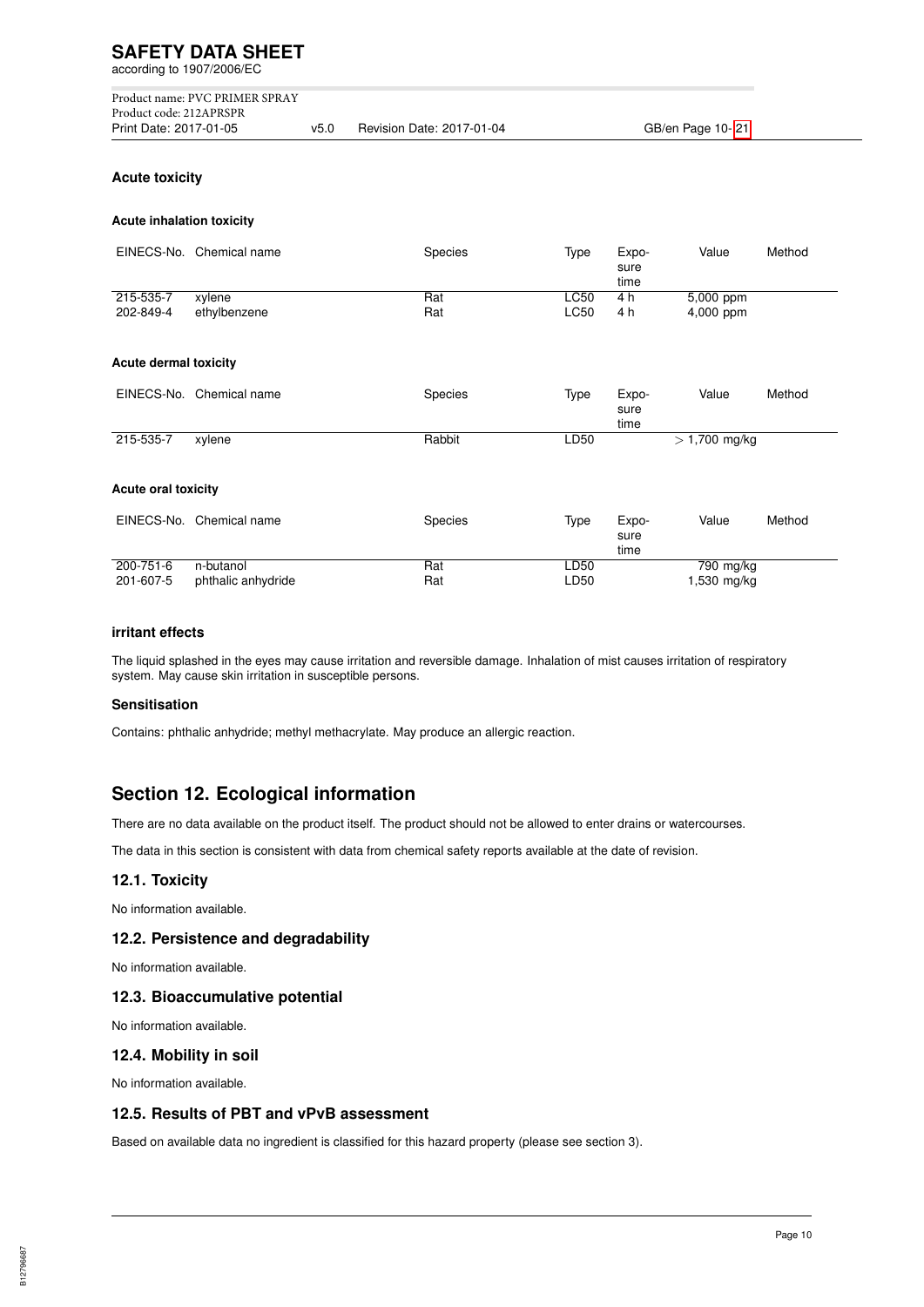Product name: PVC PRIMER SPRAY Product code: 212APRSPR v5.0 Revision Date: 2017-01-04 GB/en Page 11-21

#### **12.6. Other adverse effects**

The preparation was evaluated in accordance with the conventional method of the preparations directive 1999/45/EC, and it was not classified as dangerous for the environment, but it does contain environmentally dangerous materials. For details, see section 3

#### **Adsorbed organic bound halogens (AOX)**

Product does not contain organic linked halogens contributing to AOX.

# **Section 13. Disposal considerations**

#### **13.1. Waste treatment methods**

Dispose of in accordance with local regulations.

#### **Product**

Recommendation:

A disposal process that converts the waste into energy is recommended. If this is not possible the hazardous waste must be disposed of by incineration.

| Waste Key Number | Description                                                                                     |
|------------------|-------------------------------------------------------------------------------------------------|
| 08 01 11         | $\frac{1}{1}$ waste paint and varnish containing organic solvents or other dangerous substances |

#### **Uncleaned packaging**

Recommendation:

Properly emptied containers are to be scrap processed or reconditioned. Improperly emptied containers are considered hazardous waste (waste key number 150110). Waste, including emptied containers, is controlled waste. Do not allow into drains or watercourses or dispose of where ground or surface waters may be affected. If fully drained containers are compacted they can be regarded as Controlled Waste and disposed of in accordance with the requirements of the Control of Pollution Act 1974 and the Environmental Protection Act 1990 (GB), the Pollution Control and Local Government (NI) Order 1978 (NI) or of the EC (Waste) Regulations 1979 and the EC (Toxic & Dangerous Waste) Regulations 1982 (IRL).

# **Section 14. Transport information**

Transport only in accordance with the requirements of the Carriage of Dangerous Goods by Road and Rail (Classification, Packaging and Labeling), ADR for road, RID for rail, IMDG for sea and ICAO/IATA for air transport.

## **14.1. UN number**

ADR/RID; IMDG; ICAO/IATA: 1263

## **14.2. UN proper shipping name**

ADR/RID; IMDG; ICAO/IATA: PAINT

## **14.3. Transport hazard class(es)**

#### **Hazard class**

ADR/RID; IMDG; ICAO/IATA: 3

#### **Subsidiary hazard class**

ADR/RID; IMDG; ICAO/IATA: Not applicable.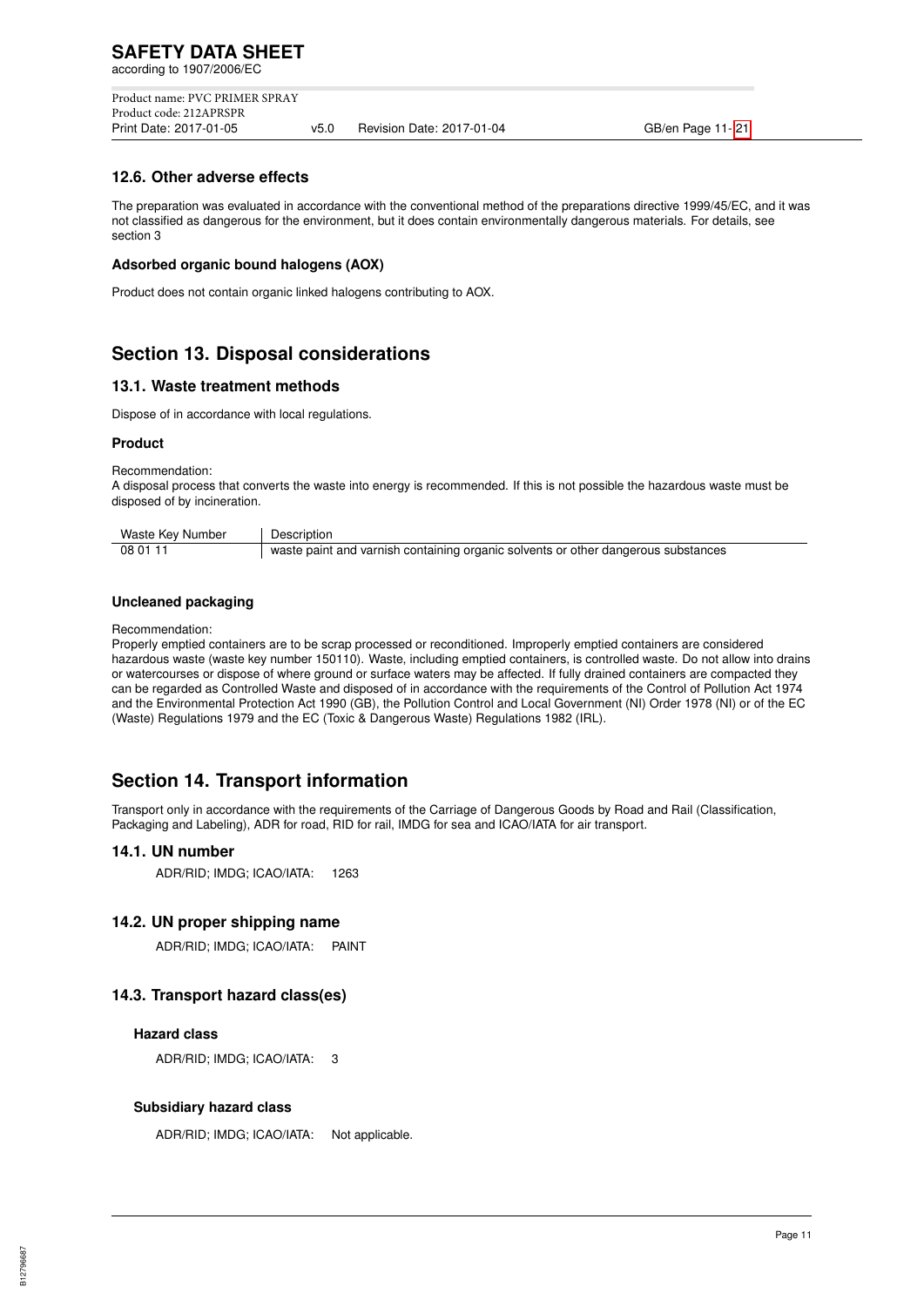according to 1907/2006/EC

| Product name: PVC PRIMER SPRAY |     |                       |
|--------------------------------|-----|-----------------------|
| Product code: 212APRSPR        |     |                       |
| Print Date: 2017-01-05         | v50 | Revision Date: 2017-0 |

01-04 GB/en Page 12-21

| Labels                             |           |  |
|------------------------------------|-----------|--|
|                                    |           |  |
| <b>Tunnel restriction code</b>     |           |  |
| ADR/RID:                           | D/E       |  |
| <b>Special Provisions</b>          |           |  |
| ADR/RID:                           | 640H      |  |
| <b>Kemler Code</b>                 |           |  |
| ADR/RID:                           | 33        |  |
| <b>Hazchem Code</b>                |           |  |
| ADR/RID:                           | 3YE       |  |
| <b>EmS</b>                         |           |  |
| IMDG:                              | $F-E.S-E$ |  |
| 14.4. Packaging group              |           |  |
| ADR/RID:<br>IMDG; ICAO/IATA:       | Ш<br>П    |  |
| 14.5. Environmental hazards        |           |  |
| ADR/RID; IMDG; ICAO/IATA:          | none      |  |
| <b>Marine pollutant</b>            |           |  |
| IMDG:                              | no        |  |
| 14.6. Special precautions for user |           |  |

please see section 6 - 8

## **14.7. Transport in bulk according to Annex II of Marpol and the IBC Code**

Deliveries shall only be made based on appropriate packaging and in compliance with traffic laws.

# **Section 15. Regulatory information**

# **15.1. Safety, health and environmental regulations/legislation specific for the substance or mixture**

#### **National legislation**

This safety datasheet has been prepared according to British legislation.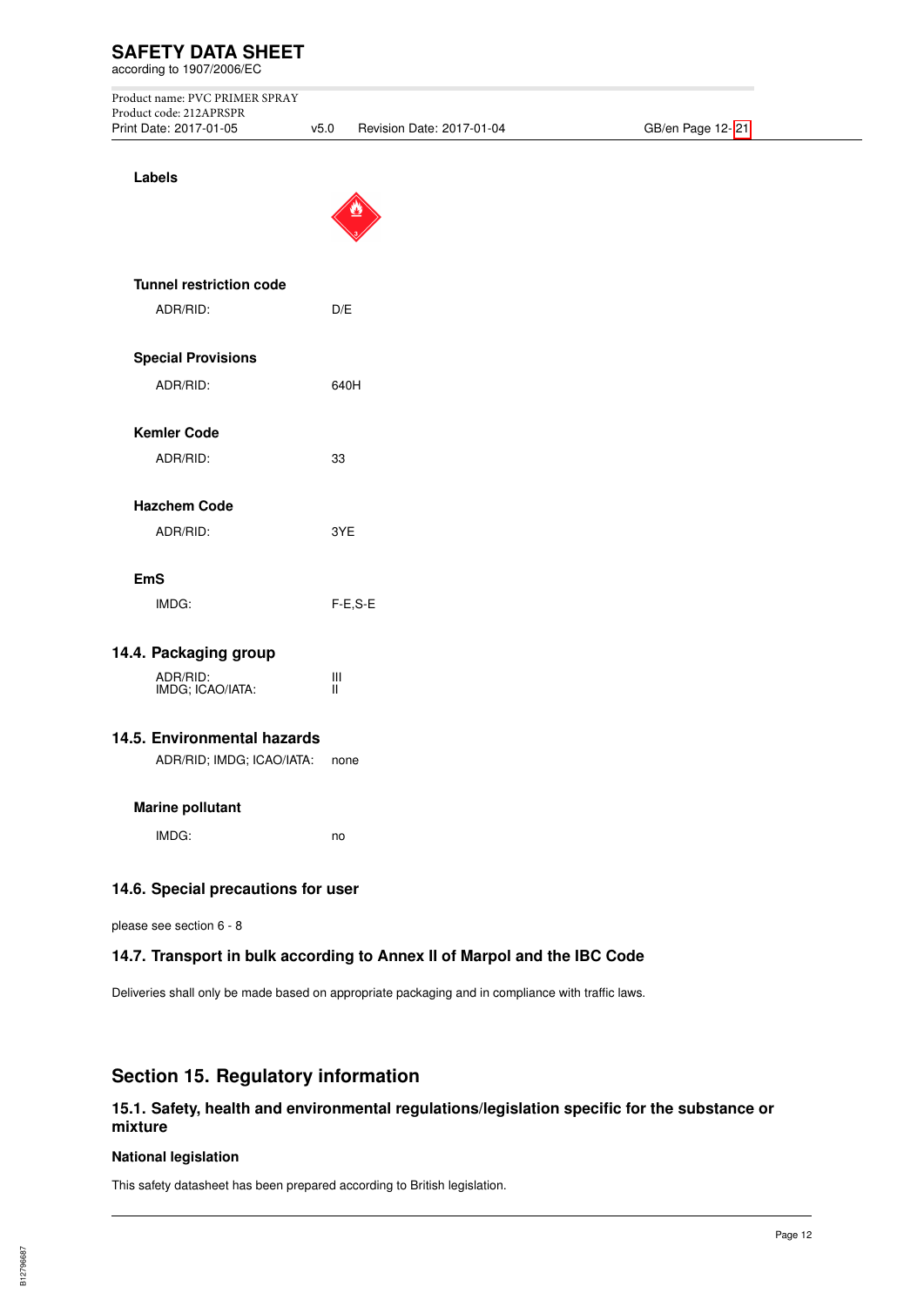Product name: PVC PRIMER SPRAY Product code: 212APRSPR<br>Print Date: 2017-01-05 v5.0 Revision Date: 2017-01-04 GB/en Page 13- 21

The product is labeled according to the Chemicals (Hazard Information and Packaging for Supply) Regulations 2002 as amended (CHIP Regulations). The risk associated with the use of this product must be assessed in accordance with the Control of Substances Hazardous to Health (COSHH) Regulations and the Dangerous Substances and Explosive Atmospheres Regulations.

Restricted to professional users.

## **15.2. Chemical safety assessment**

No safety checks were carried out on the mixture.

# **Section 16. Other information**

#### **Full text of H phrases with no. appearing in section 3**

| H <sub>225</sub> | Highly flammable liquid and vapour.                                                                                 |
|------------------|---------------------------------------------------------------------------------------------------------------------|
| H <sub>226</sub> | Flammable liquid and vapour.                                                                                        |
| H302             | Harmful if swallowed.                                                                                               |
| H304             | May be fatal if swallowed and enters airways.                                                                       |
| H312             | Harmful in contact with skin.                                                                                       |
| H315             | Causes skin irritation.                                                                                             |
| H317             | May cause an allergic skin reaction.                                                                                |
| H318             | Causes serious eye damage.                                                                                          |
| H319             | Causes serious eye irritation.                                                                                      |
| H332             | Harmful if inhaled.                                                                                                 |
| H334             | May cause allergy or asthma symptoms or breathing difficulties if inhaled.                                          |
| H335             | May cause respiratory irritation.                                                                                   |
| H336             | May cause drowsiness or dizziness.                                                                                  |
| H361d            | Suspected of damaging the unborn child.                                                                             |
| H373             | May cause damage to organs through prolonged or repeated exposure.                                                  |
| H412             | Harmful to aquatic life with long lasting effects.                                                                  |
| <b>EUH066</b>    | Repeated exposure may cause skin dryness or cracking.                                                               |
| Note D           | Certain substances which are susceptible to spontaneous polymerisation or decomposition are generally placed        |
|                  | on the market in a stabilised form. It is in this form that they are listed in Part 3. However, such substances are |
|                  | sometimes placed on the market in a non-stabilised form. In this case, the supplier must state on the label the     |
|                  | name of the substance followed by the words "non-stabilised".                                                       |

# **Labelling according to European Directive 1999/45/EC.**

#### **Symbol and indication of hazard.**



 $F$  | Highly flammable



Xn Harmful

Contains | xylene

## **R-phrase(s)**

R11 | Highly flammable.<br>R20/21 | Harmful by inhalat R20/21 Harmful by inhalation and in contact with skin.<br>R36/37/38 Irritating to eyes, respiratory system and skin. Irritating to eyes, respiratory system and skin.